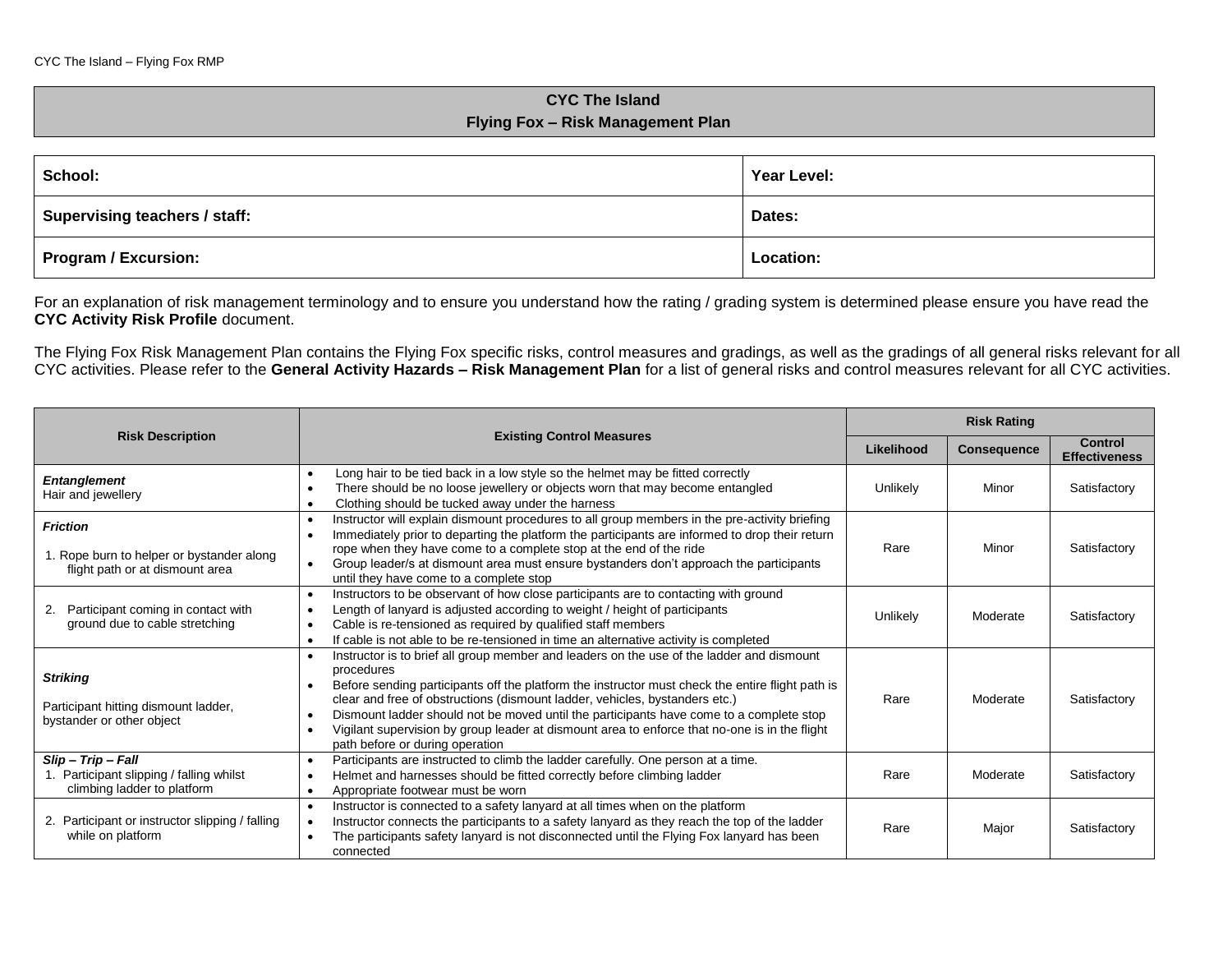## CYC The Island – Flying Fox RMP

| 3. Participant falling off Flying Fox seat<br>whilst riding                                                                                                  | Participants are instructed not to hang upside down in the harness<br>$\bullet$<br>Participants are wearing a full-body harness to prevent falls if inversion occurs<br>$\bullet$<br>Equipment is checked by instructor prior to participant being connected to lanyard<br>$\bullet$<br>Participants are instructed to hold onto the lanyard in front of them and not touch the<br>$\bullet$<br>carabiners                                                                                                                             | Rare     | Major        | Satisfactory |
|--------------------------------------------------------------------------------------------------------------------------------------------------------------|----------------------------------------------------------------------------------------------------------------------------------------------------------------------------------------------------------------------------------------------------------------------------------------------------------------------------------------------------------------------------------------------------------------------------------------------------------------------------------------------------------------------------------------|----------|--------------|--------------|
| 4. Fall from dismount ladder                                                                                                                                 | Ladder is to be checked regularly for damage (broken or cracked welds, wheels etc.)<br>٠<br>Ladder is only to be used in the designated area<br>$\bullet$<br>Ladder should be held steady when someone is climbing up/down and a participant is being<br>$\bullet$<br>disconnected<br>Participants and leaders are to walk down the ladder backwards<br>$\bullet$<br>Nobody should be riding the ladder whilst it is moving<br>$\bullet$                                                                                               | Rare     | Moderate     | Satisfactory |
| 5. Participant tripping while running with<br>return rope                                                                                                    | Make sure the pathway under the flying fox is clear and free of obstructions / tripping<br>$\bullet$<br>hazards                                                                                                                                                                                                                                                                                                                                                                                                                        | Unlikely | Minor        | Satisfactory |
| <b>Equipment Failure</b><br>Injury caused by incorrect use of, or worn<br>equipment. Including;<br>Harness / lanyards / carabiners / pulley /<br>helmet etc. | The instructor completes a check of all PPE (Harness, Helmet) and other equipment<br>$\bullet$<br>(Carabiners, Lanyard) immediately prior to each participant departing the platform<br>Program staff are trained to recognize worn or faulty equipment<br>$\bullet$<br>Regular equipment checks are completed and recorded by site program staff<br>$\bullet$<br>Equipment is used, maintained, stored and replaced in accordance with manufacturer<br>$\bullet$<br>guidelines<br>Activity and equipment usage is logged<br>$\bullet$ | Rare     | Major        | Satisfactory |
| <b>Structure Failure</b><br>Injury caused by;<br>Cable breaking or other structure failure                                                                   | A visual inspection of the Flying Fox structure and area is completed prior to use<br>$\bullet$<br>Periodic in-house maintenance checks are completed by qualified site staff<br>$\bullet$<br>Annual activity checks are completed by qualified professionals<br>$\bullet$<br>If structure is damaged or unsafe the activity is not to be undertaken until the issue has<br>been rectified                                                                                                                                             | Rare     | Catastrophic | Satisfactory |